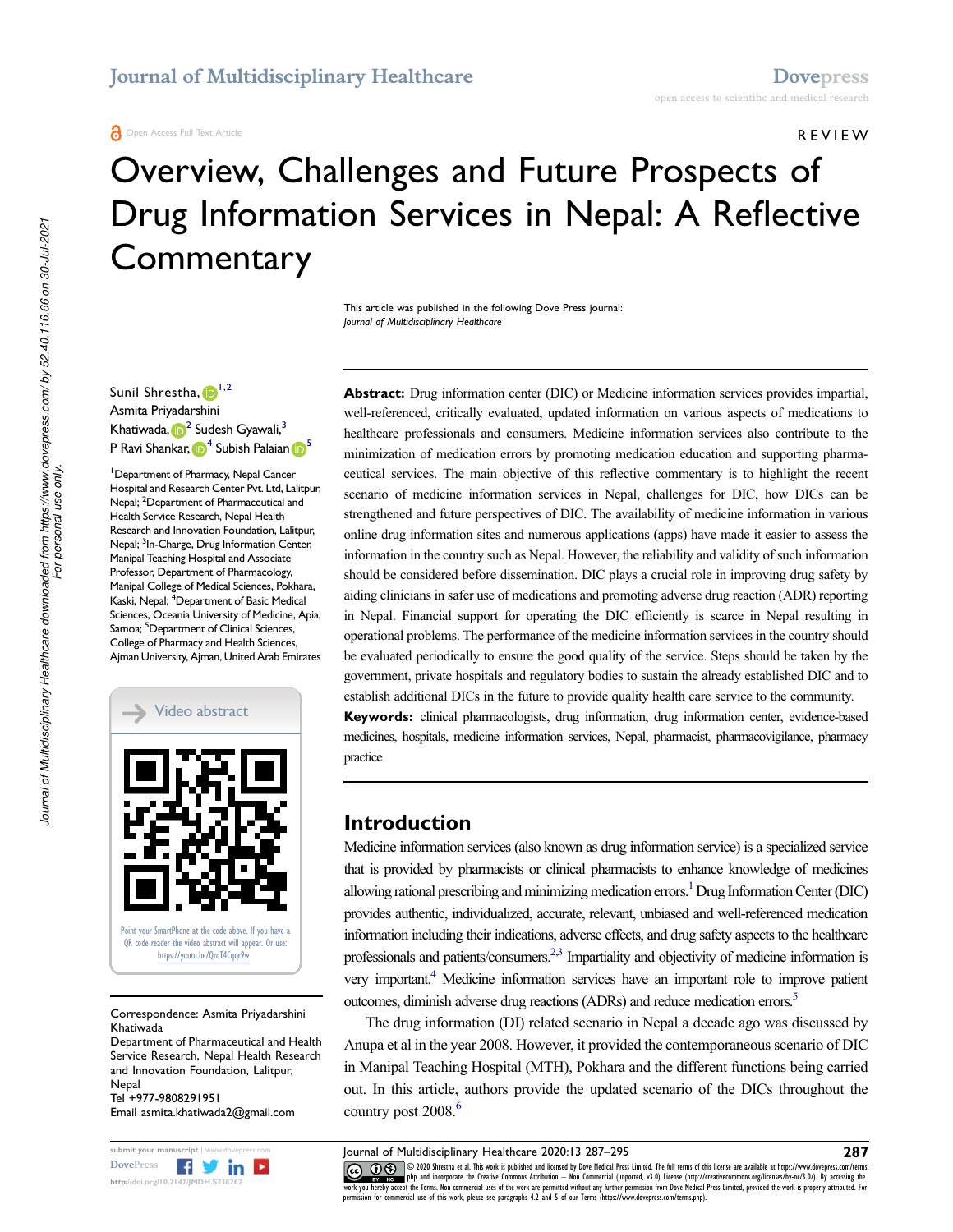## Purposes and Importance of DIC

DIC provides accurate, validated, authentic, unbiased, up to date information on medicines to healthcare professionals and patients/consumers. With the main objective of promoting the rational use of medications, DIC resolves the medication-related queries with evidence-based answers resulting in the safe and effective use of drugs in patients. Additionally, DIC contributes to reducing medication errors by promoting medication education.

Furthermore, DIC has an important role in ensuring the appropriate use of antimicrobials. World Health Organisation (WHO) has defined appropriate use of antimicrobials as

the cost-effective use of antimicrobials which maximizes clinical therapeutic effect while minimizing both drugrelated toxicity and the development of antimicrobial resistance.<sup>7</sup>

With the high incidence of infectious disease in low and middle-income countries compared to high-income countries, antimicrobial resistance has become a dire issue in such nations.<sup>8</sup> Information regarding antibiotic usage patterns is essential to deal appropriately with the complications that may arise from the use of different antibiotics.<sup>9</sup> Rational antibiotic usage may be attained with educational interventions and the development of an antibiotic requisition form.<sup>10</sup> Drug bulletin might be a useful resource for information on antibiotic sensitivity and the usage pattern of antibiotics for different indications within the hospital and community.

DIC plays a crucial role in providing pharmaceutical care services effectively and efficiently. It is accessible to any health care professional for pharmacotherapy related information and doubts and provides objective and unbiased information ensuring the safe use of medications.<sup>11</sup> By aiding clinicians in safer use of medications and promoting ADR reporting, DIC can play a vital role in improving drug safety. The DIC should be well equipped with all the necessary resources for providing detailed, recent and up to date information on medication queries. To fulfill the common aim of better patient care and rational use of drugs, the ADR reporting system, and DICs should work together. $12$ 

Therefore, these centers have a positive impact on improving the outcomes of drug therapy.<sup>13–15</sup> With the provision of unbiased and authentic information, DIC can help in diminishing the occurrence of drug-related complications and assure drug safety to an extent.<sup>11</sup> DIC acts as a back-up information resource for academics, clinical services, research, and continuing education programs as well.

# History of Drug Information Center in Nepal

In 1994, DIC at Tribhuvan University Teaching Hospital (TUTH) was established to aid the practicing clinicians with information on medications and their appropriate use in different clinical situations. DIC was involved in publishing a bimonthly newsletter highlighting reviews on drug and therapeutics. The center has been engaged in creating public awareness about proper drug use by developing and distributing research-based printed materials like information leaflets, pamphlets, and booklets to the general public.<sup>16–19</sup>

In 1996, Drug Information Network of Nepal (DINoN) was established with the objective of providing high-quality DI and given responsibility for developing and disseminating unambiguous medication information on appropriate use, contraindications, possible ADRs, drug standards, efficacy, and toxicity.<sup>5,16</sup> DINoN had a total of nine members, five founders, and four ordinary members.<sup>17</sup> Earlier, DINoN was actively involved in the dissemination of drug information, however later on due to lack of donor funds the operation of the network had diminished.17,20 Since its establishment in 2003, DIC at MTH, Pokhara, a tertiary care teaching hospital of Manipal College of Medical Science (MCOMS) had been engaged in different activities associated with DI services, medication counseling services, publication of drug information bulletin, pharmacovigilance activities, contributing to drugs and therapeutic committee (DTC) and continuing pharmacy education (CPE) programs. A quarterly DI and pharmacovigilance bulletin was published by DIC in MTH.<sup>6,21</sup>

Pharmacovigilance activity started in September 2004 through DIC in MTH with a spontaneous ADR reporting program. The activity was envisioned to run efficiently in the coming years. CPE was conducted on a weekly basis in MTH where topics covered were pharmacotherapeutics, drug dispensing and patient counseling. The pharmacists used to accompany clinicians on ward rounds and clarify any doubts or queries.<sup>6</sup>

The Department of Drug Administration (DDA) has been publishing and distributing drug bulletin to health institutions, industries, medical doctors, health personnel, pharmacists and institutions quarterly with updates on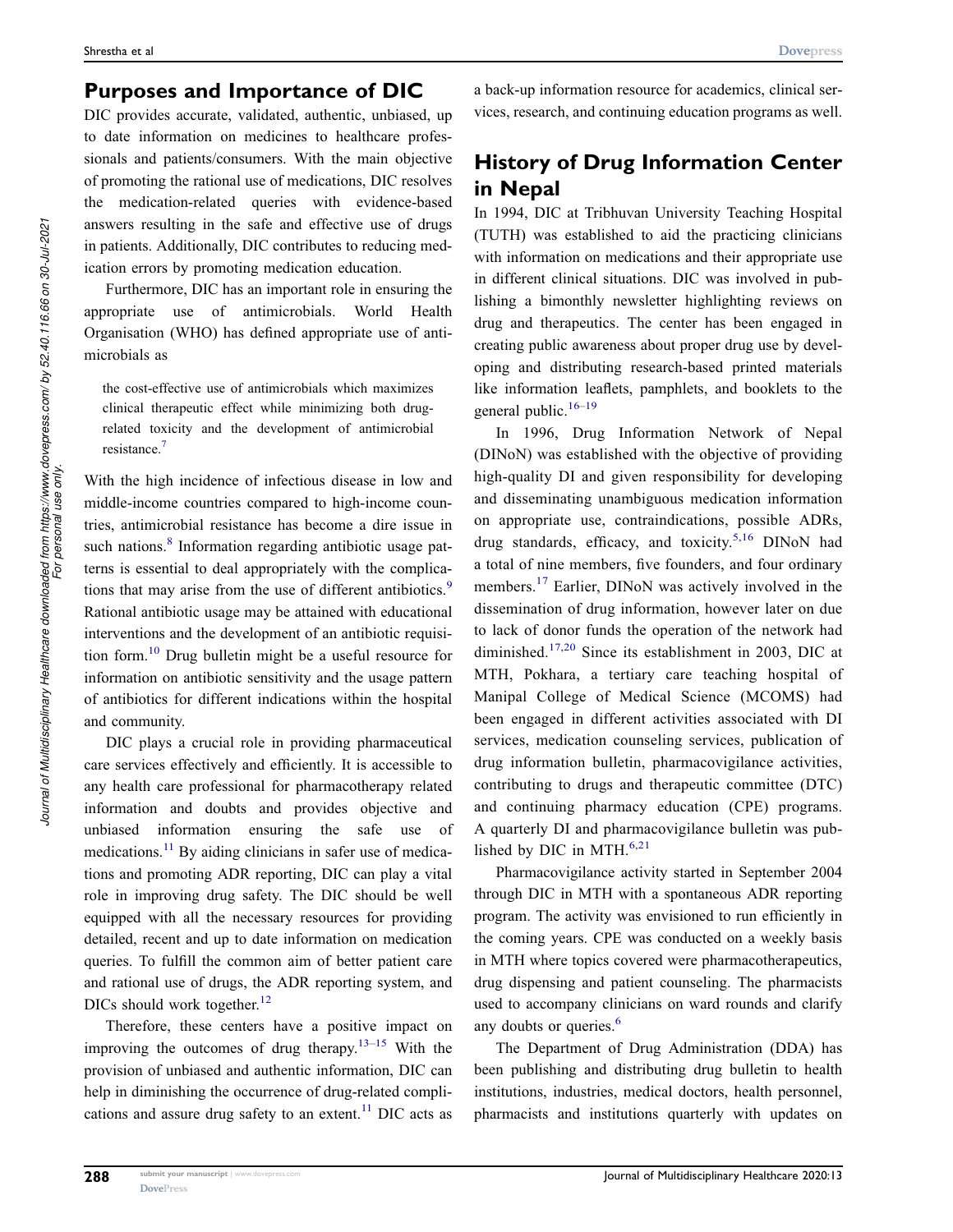medications, registration of new molecules with DDA, therapeutic details of medications and regulatory notices.<sup>22</sup>

# Recent Scenario of Medicine Information Services in Nepal

In a developing country like Nepal, accessing unbiased and recent information on medications and therapies is difficult and is still a major limitation. With the closing of certain DICs in Nepal, the smooth functioning of the DICs in Nepal has still not been attained.<sup>23</sup>

The DICs established throughout the country were approached to know the current scenario of the centers. The information was obtained from the authorized personnel of each center either through telephone or in-person meetings. The Table 1 below reflects the current status of the medicine information services in Nepal.

Table 1 shows the DICs in organizations/hospitals which are fully or partially functioning. DDA, the national drug regulatory authority of Nepal has a provision for the provision of drug information and publication of a drug bulletin as the major departmental activity.<sup>22,24</sup> In MTH, the DIC is actively involved in the training of Pharmacy students (DPharm, BPharm, and MPharm). However, Drug Bulletin has not been published in the last few years. The DIC of the Institute of Medicine (TUTH), in addition to publishing a bulletin, also handles the pharmacovigilance program, communicates with the international narcotics board and monitors advertisements.<sup>20</sup>

A study in Nepal has shown about 40% of the queries in DIC were regarding ADRs reflecting the importance of DIC in resolving such issues.<sup>11</sup> Also, the role of pharmacists has been identified well in spontaneous ADR reporting, dissemination of medicine information for optimization of drug therapy and better health management of the patients.<sup>25</sup>

The DICs at B.P. Koirala Institute of Health Sciences (BPKIHS), KIST Teaching Hospital, College of Medical Sciences (COMS), and Resource for Primary Health Care (RECPHEC) are not fully functional. In a few other health institutions in Nepal, medicine information providing centers along with Pharmacovigilance (PV) center is in the planning phase designated to work under the Department of Pharmacology or Department of Pharmacy.

# Drug Information Online Sites and Resources

Many healthcare professionals in Nepal are increasingly using the internet for obtaining medicine information. With the availability of numerous online sites, it becomes important for the users to identify and assess the respective sites prior to use.<sup>26,27</sup>

WHO Drug Information which was launched in 1987 delivers a synopsis of issues concerning the development of medicines and regulation. WHO Drug Information is published 4 times a year and is mainly targeted at a wider audience of health professionals and policymakers.<sup>28</sup> Health Inter-Network Access to Research Initiative (HINARI) program, set up by WHO with leading publishers, allows low- and middle- income countries including Nepal to access one of the world's biggest collections of biomedical and health literature.<sup>29</sup> Nepal has free access to HINARI which means that the members and students of national universities, professional schools (medicine, nursing, pharmacy, public health, dentistry), research institutes, teaching hospitals and healthcare centers, government offices, national medical libraries, and local non-governmental organizations can access it freely.<sup>29</sup> Through HINARI, we are able to access high quality journals.

There are many online resources run by a government or nongovernment organization (eg, website of United States Food and Drug Administration (USFDA), American Society of Health-System Pharmacists' Drug Shortage Resource Center ) along with commercial web sites (eg, Medscape, Google Scholar). Proper use of these online assets can enhance the capability of healthcare professionals to obtain information and the decision-making procedure, thus enhancing patient care.<sup>26</sup> Medicines Complete provides the latest and most relevant medicines information from renowned publications, curated by leading scientists, experts, and researchers.<sup>30</sup>

There are some Nepalese websites and apps including the Nepalese Index of Drug (NIDS), Deo's Pharmacology, NepJol, etc. NIDS, a mobile app providing information on generic medicines, side-effects, precautions, dosage, drug interaction, different brands available in the market, etc. is available for use by doctors, nurses, pharmacists and the consumers.<sup>11</sup> Healthcare professionals can assess various journals available online for medicine information. Nepal Journals Online provides a number of journals related to both medical and non-medical fields. $21$  There is currently a website https://meropharmacist.com/ run by a team of pharmacists that allows consumers to upload the prescription and obtain an online consultation and also provides free drug information on the basis of a phone call.<sup>31</sup>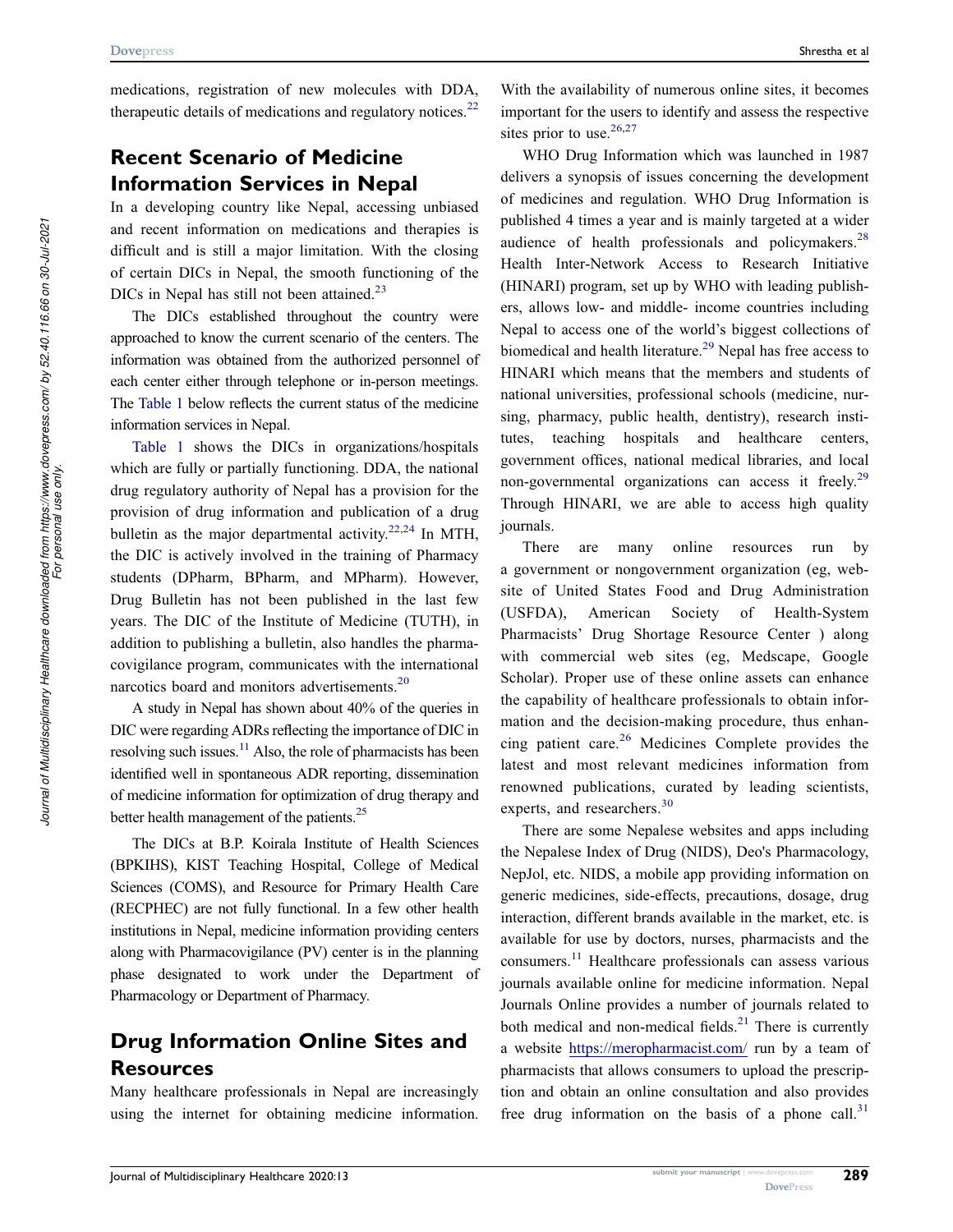| SN.            | <b>Drug</b>                                                                                | <b>Table T</b> Current Status of Medicine Information Services in Nepal<br>Approximate | <b>Current Users</b>                                                                                                                      | <b>Remarks</b>                                                                                                                                                                                                                                                                                                                                                                                                            |
|----------------|--------------------------------------------------------------------------------------------|----------------------------------------------------------------------------------------|-------------------------------------------------------------------------------------------------------------------------------------------|---------------------------------------------------------------------------------------------------------------------------------------------------------------------------------------------------------------------------------------------------------------------------------------------------------------------------------------------------------------------------------------------------------------------------|
|                | Information<br>Center/Unit                                                                 | <b>Number of Queries</b><br>(Monthly)                                                  |                                                                                                                                           |                                                                                                                                                                                                                                                                                                                                                                                                                           |
| $\mathsf{I}$   | Maharajgunj<br>Campus,<br>Institute of<br>Medicine<br>(TUTH),<br>Maharajgunj,<br>Kathmandu | $4$ to $5$                                                                             | Healthcare professionals                                                                                                                  | Drug Information Unit is run by the<br>Department of Clinical Pharmacology. Most of<br>the queries are from health professionals<br>regarding drug interaction and ADRs. The<br>latest issue of the drug bulletin is released last<br>month and is being published regularly.                                                                                                                                             |
| $\overline{2}$ | Manipal Teaching<br>Hospital, Pokhara                                                      | $\overline{10}$                                                                        | Healthcare professionals                                                                                                                  | DIC provides information to the doctor, nurse<br>and patients (through the Medication<br>counseling center). There is no dedicated staff<br>in the unit and the response to the queries is<br>not documented. Queries are received<br>verbally and are responded verbally. General<br>queries are about medicine availability, cost,<br>alternative medicine, method of<br>administration etc.                            |
| 3              | <b>Dhulikhel</b><br>Hospital,<br>Dhulikhel, Kavre                                          | $4 - 5$                                                                                | Healthcare professionals and patients                                                                                                     | There is a separate space for PV and DIC.<br>Patients of the hospital are counseled properly<br>and are given the phone number of the DIC.<br>The patients are asked to call the center for<br>any drug-related problems or queries. The<br>patient's problems and queries are addressed<br>verbally and no documentation is done. The<br>DIC generally caters to patients and<br>occasionally to doctors and paramedics. |
| $\overline{4}$ | Patan Hospital,<br>Patan, Lalitpur                                                         | $8 - 9$                                                                                | Healthcare professionals                                                                                                                  | DIC provides information to the doctor and<br>other paramedical personnel. There is a space<br>with books and journals but no dedicated staff.<br>Medicine related queries are not documented<br>and are responded verbally.                                                                                                                                                                                              |
| 5              | Nepal Cancer<br>Hospital and<br>Research Center,<br>Lalitpur                               | $5 - 6$                                                                                | Healthcare professionals (the majority<br>being hospital pharmacists), cancer<br>patients in outpatient pharmacy and<br>family caregivers | There is a separate space for PV and DIC.<br>Outpatients are counseled properly. Most<br>queries come from pharmacists working at the<br>hospital pharmacy. The patient's problems and<br>queries are addressed verbally and no<br>documentation is done.                                                                                                                                                                 |
| 6              | Department of<br>Drug<br>Administration,<br>Bijulibazar,<br>Kathmandu                      | The center uses drug<br>information resources<br>in evaluating new drug<br>approvals   | Regulatory authority staff                                                                                                                | It publishes drug bulletin every month.                                                                                                                                                                                                                                                                                                                                                                                   |

Table I Current Status of Medicine Information Services in Nepal

Notes: These numbers of queries in DIC are the ones which we obtained through personal communication from the centers. However, the actual numbers may be even more.

However, assessing the health or medicines information through the online sites needs validation, as the validity of information is a critical issue for reliance on such sites.<sup>27,32</sup>

The reliable e-sources of scientific information like Lancet, BMJ, Springer, etc have paid access to many articles. Getting information with payment may not be a suitable option for a lower-income country like Nepal.<sup>33</sup>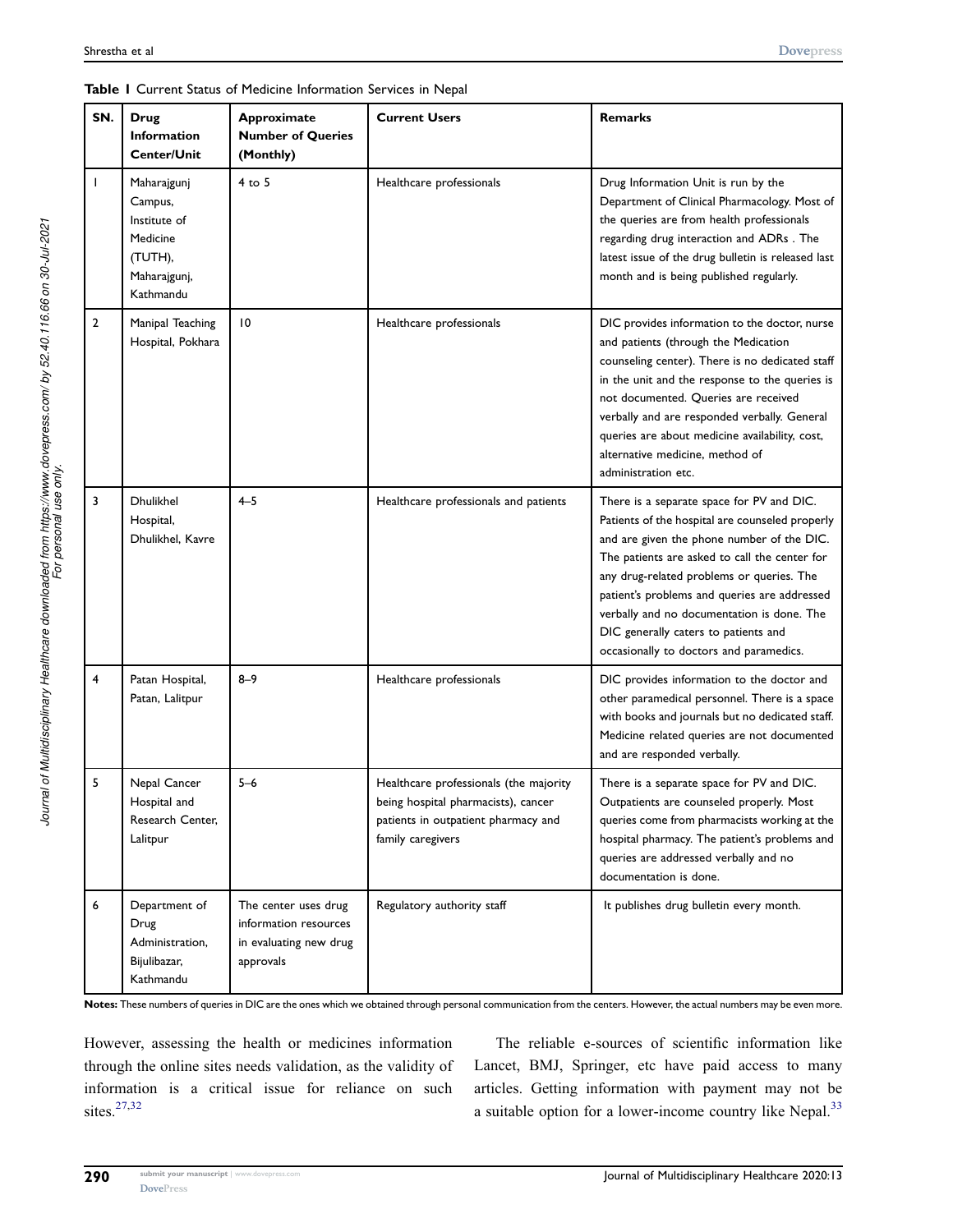# Smart Phone, Social Media and Medicine Information Services

Smartphones with numerous functionalities are easily available. The health care professionals are observed to use smartphones and medical apps for patient care in their everyday practice.<sup>34</sup> Many medical apps are widely used in clinical decision making.<sup>35</sup> Smartphones and apps can be useful for management of information on patients, record keeping and maintenance, communication among health care professionals and with patients, consultation in different clinical situations, scientific literature search, gathering of information from guidelines and textbooks, review of the literature, clinical decision making, patient care and monitoring, and self-update about new therapies and indications. Nowadays, healthcare professionals have information on their fingertips which if utilized well can lead to better patient outcome.<sup>35</sup> With the presence of therapeutic information on clinical conditions and medications, the medical apps aid health care professionals in updating their knowledge and ultimately in improving efficiency and productivity. $35$  However, the validity and reliability of the medication information available in different apps is a topic for debate. Also, the availability of numerous apps might make it confusing to choose the best one. A single app may not contain all the details on the desired subject making it necessary to install many apps in the phone affecting the storage. $34,35$ 

In Nepal, the penetration of smartphones has crossed 50% indicating almost half of the Nepalese have smartphones with various applications in their hands.<sup>36</sup> The electronic recording of the clinical information of patients would be accessible through smartphones and assist in clinical decision making. $37$  The privacy of the patients' health information may be of concern. However, various security techniques are available to safeguard patients' privacy and avoid unauthorized access to electronic records.<sup>38</sup>

In high and middle-income nations, social media has a great impact on the general population.<sup>39</sup> Even in lowincome countries like Nepal, social media has created its impact. The use of social media increases with increased use of smartphones.<sup>40</sup> The social media sites can be a useful platform for health care professionals to disseminate healthrelated information to the public, enhance professional connections, upgrade self-awareness regarding new discoveries and news and promote the health outcomes of patients. $41,42$  In the current digital era, health-related information must be precise, evidence-based and authentic.<sup>43</sup> However, most of the medicine-related information on social media was shown to be ambiguous or without strong evidence to support the information.<sup>44</sup> Dissemination of messages through social media should be monitored by the regulatory authorities in the interest of society.<sup>44</sup> Certain governments and other organizations have taken the initiative to curate the information and provide the general public with authentic, good quality information through health portals. An example is HealthInSite (now termed HealthDirect) of Australia.<sup>45</sup>

Social media like Facebook, Twitter, Google Plus, Pinterest, YouTube, Viber, Instagram, LinkedIn and blogs are widely used in Nepal. The availability of different pages and groups relating to health and medicines on Facebook, Twitter, etc., has increased the use of these social sites. Portals such as Swasthya Khabar Patrika, Nepali health, Hamro health, Hamro doctor, Springboard and several blogs related to health and medicines are the platforms for people to interact on health and medicine related topics.<sup>40</sup> Portals like HealthIn, Drug information portal by NIH (US national library of medicine) Medline Plus, Medscape, Drugs.com, etc. can be easily accessed by the public for medicine-related information.

# Evidence-Based Medicine (EBM) in DI Services

Evidence-Based medicine (EBM) strengthens health care delivery to the patient and aims to modify patient care according to the patient's particular condition based on the best existing evidence. The evidence ranges from randomized control trials to systematic reviews, meta-analysis, case-control studies, cohort studies, case reports or case series, and in-vitro studies. EBM tends to unite the clinical practice experience with available scientific evidence.<sup>46</sup> The dissemination of evidence-based information on medicines from DIC is an important contribution to better patient care. It allows for analyzing various options for the management of a particular condition in different patients. Considering interindividual variability among the patients, individualization of medication therapy for the patient based on the scientific evidence can improve clinical decisions. The availability of clinical evidence and timely updates of different therapy and clinical conditions worldwide makes it difficult for the physician alone to finalize the treatment. So, the involvement of DI staff or clinical pharmacists with the treating physician in planning the treatment approach for the individual patient becomes

*For personal use only.*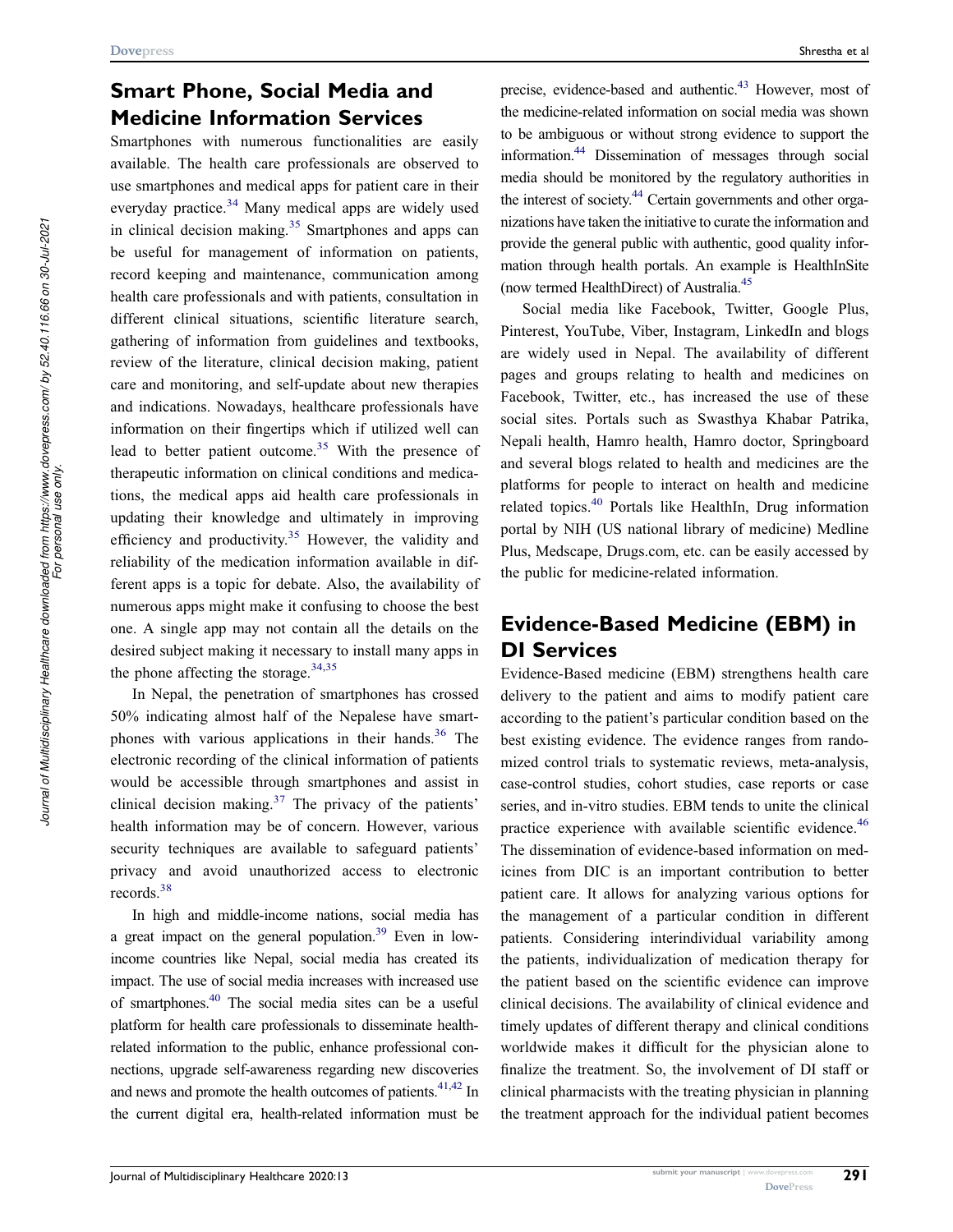necessary. Though there is a huge importance of EBM in Nepal, it is not able to be flourish due to pitfalls. $47$ 

# Medicine Information for Consumers

Providing information about medicines to consumers (patients or patient caregivers), in verbal, written form or an amalgamation of both is important.<sup>48</sup> Patients may be prescribed medicines about which they have little knowledge. These medicines can have serious consequences that the patient would not know about or know whom to ask. Consumer Medicines Information (CMI) helps to notify patients and is one constituent of effective medical care.<sup>49</sup> CMI is standardized, written information for consumers regarding prescription and over the counter medicines which is prepared by pharmaceutical manufacturers.<sup>48</sup> CMI leaflets are inserted into medicine packs. The CMI created by pharmaceutical manufacturers is available in the form of a paper (leaflets) or online. There may likewise be a lack of data about interactions with other drugs, including complementary and alternative medicines.<sup>49</sup> The ultimate merit of CMI depends on fulfilling the need for information about drug therapies and understanding the management approaches of disease conditions by the patients.<sup>50</sup>

Other sources includes direct-to-consumer pharmaceutical advertising (DTCPA) which has developed quickly over the past few years and is currently the most noticeable kind of health communication that the public come  $across, <sup>51,52</sup>$  which can be stated as an effort (frequently via popular media) made by a pharmaceutical company to endorse its prescription products straight to patients.<sup>53</sup> However, DTCPA is legal only in the United States and New Zealand. The government of Nepal also provides information on medicines to consumers about medicine such as ORS, use of tuberculosis medicines, which can be found in different hospitals, health centers in form of stickers, pamphlets, and other methods.

#### Challenges for DIC

The recent, impartial, authentic, technical, objective and scientific information provided by the DIC is helpful in reducing drug-related problems.<sup>11</sup> DIC and services are at its infancy in developing countries such as Nepal. With the availability of a wide range of information about a particular drug, it becomes difficult to sort the desired information within the given time frame. The overall workflow of DIC may be hampered due to a lack of skilled and trained

manpower. Lack of full-time drug information pharmacists in DIC is a challenge for providing better DI services.<sup>54</sup> Absence of required funding and financial support lead to the unavailability of sufficient human resources in the DIC, ultimately hindering the quality of the services being provided.<sup>18</sup>

Making knowledge and practice about DI service mandatory in undergraduate, and postgraduate syllabus of pharmacy and pharmacology might be useful.<sup>21</sup> A proper search of the medication information and judgmental evaluation of scientific literature is only possible in the presence of competent pharmacists and clinical pharmacologists in the DICs. Additionally, for appropriate search, interpretation of literature and conveying information to the enquirers, there should be the provision of discussion about plausible outcomes in the particular clinical situation with the enquirers.<sup>55</sup>

Limited availability of recent and updated literature leads to the dissemination of limited and dated information. The availability of literature regarding the research about drugs and other relevant therapeutic information has become a challenge in most developing countries including Nepal. Financial constraints may limit the information search, as access to primary literature (eg journals) and secondary literature (eg abstracting service) is expensive. Additionally, poor documentation, lack of funds and financial support for logistics, inappropriate exchange of information might result in improper functioning of the DIC resulting in biased and limited dissemination of the medication queries. This, in turn, can ultimately result in poor patient health outcomes when the query is meant for patient care thereby highlighting the need for quality service from DIC.<sup>6,18</sup>

Quality assurance is also a key challenge. The performance of DIC should be regularly monitored by the concerned authority in the hospital as well as community settings and should be compared to a good standard. Nepal has a major advantage in terms of access to the WHO HINARI database.<sup>56</sup> HINARI can be used to access biomedical and scientific literature in resource-constrained settings such as Nepal.<sup>29</sup>

The establishment of DICs should be encouraged within a hospital or in a community and should be fully supported for its better functioning. In the context of Nepal, DICs can be incorporated in hospitals throughout the country starting with the financially stable ones which can sustain the center. Later on, it can be expanded to other health service providing centers. The initiative for the establishment should be taken by the competent pharmacists in the field. They are the ones who can motivate

*For personal use only.*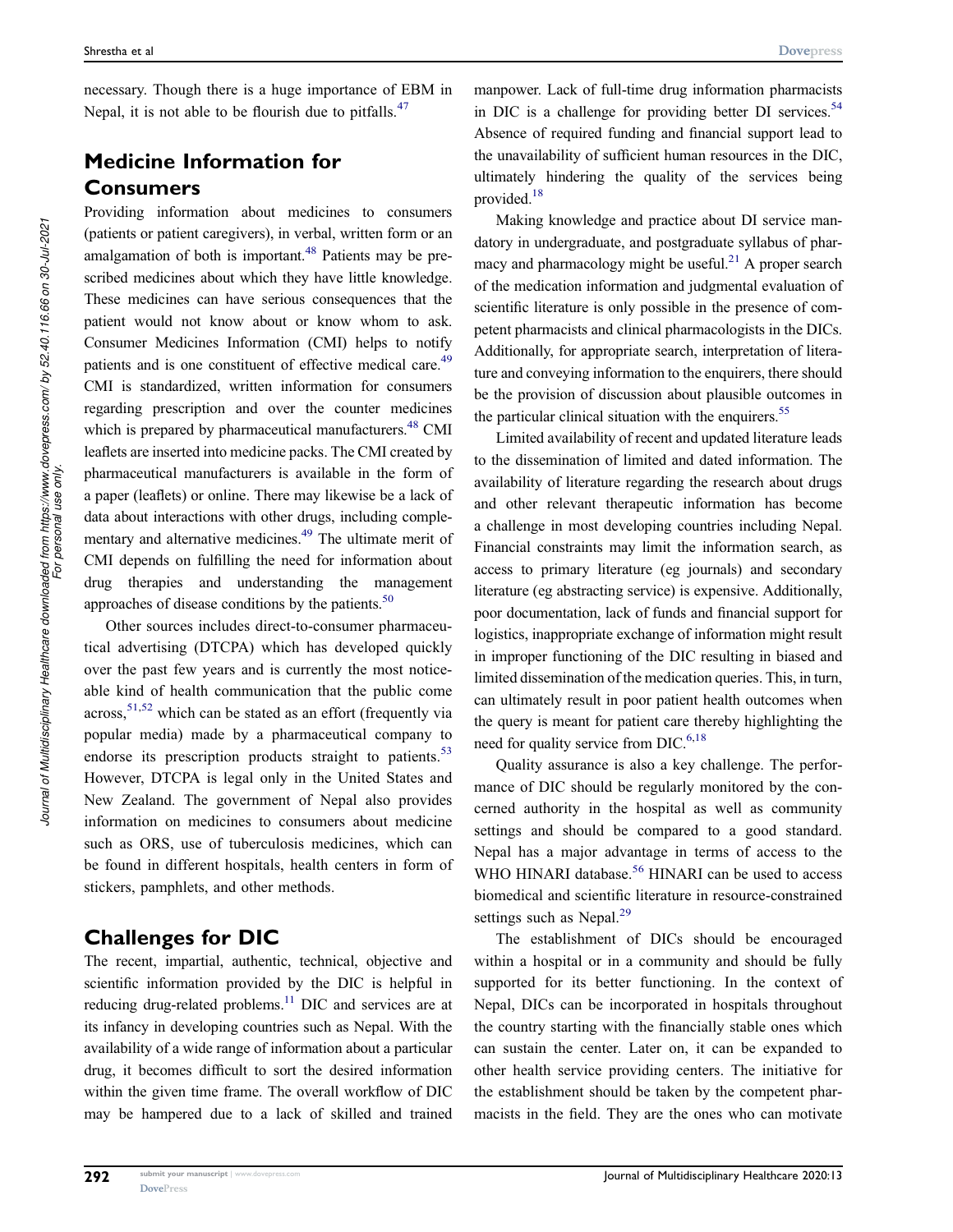and persuade the management to invest in medicine information providing services by highlighting the benefits associated with DICs. If the hospital pharmacy and related services are generating profits and resources for the hospital it may be easier to convince the management.

#### Strengthening DICs and Services

Though DI services have been established in different institutes in Nepal in the early 1990s but it is still in the growing phase. Also, services being provided by the existing centers may not be up to the mark. High-quality service should be provided by the DIC and the role of DIC should be recognized for its betterment. This is possible by cyclic evaluation of the services so that the quality is ensured and the areas for further improvement are identified. DIC quality assurance indicators can be found in the literature. However, the key process activities of DIC like a number of queries resolved per day, queries answered within 24 hrs, users' satisfaction, publication of bulletin, continuing education for health care professionals, updating status of drug information sources should be monitored by developing suitable indicators and the performance should be assessed against these indicators.57,58 Conducting a survey on the DI services among the receivers of the service can also give an idea of the quality of the service.<sup>18</sup> Formulation and implementation of Standard Operating Procedure (SOP) can promote the quality of DI service.<sup>58</sup>

The DIC should be accepted within hospital settings as the drug information providers. The health care professionals should approach DIC for any doubts or queries related to drug and treatment therapy.

#### Future Perspectives

With an increased number of medications being used in therapy these days, the drug queries will also increase.<sup>59</sup> An increase in the number of brands of medication and aggressive promotional strategies by pharmaceutical companies leads to the easy availability of biased information to medical practitioners and consumers.<sup>11</sup> Henceforth, it becomes very essential to provide detailed and recent information regarding these drugs by the healthcare professionals and also the patient to a certain level making DIC highly relevant in the years to come.<sup>55</sup>

Studies have shown that with adherence to the DIC quality assurance protocol, customer satisfaction improved.<sup>60</sup> The quality assurance protocol for DIC should be made stringent so that it would result in better DI service and ultimately better patient health outcomes. However, young health professionals are disinclined to approach DIC in person. So, the idea of a mobile application software might meet the need of the hour.<sup>61</sup> Further, DIC can be involved in research by encouraging young researchers in the field of pharmacoepidemiology, pharmacoeconomics and rational use of therapy. $2<sup>1</sup>$ Twenty-four hours DI services can be planned at the national level meeting the increased need throughout the country at low cost.

Easy access to information through smartphones and mobile apps might cast a shadow on DI services as answers for general queries might be obtained effortlessly. Nevertheless, for resolving queries that require critical judgment, analysis and interpretation of the scientific literature, services of DIC are inevitable. So, in developing countries like ours, the role of DIC is important even in this modern era.

### Conclusion

Within the Nepalese health community, there is a necessity for better quality medicine information services. Through the functioning of DIC based on the well-formulated SOP and cyclic evaluation of the services, the quality of the service can be promoted and the sustainability of the existing DICs can be ensured. DIC plays a crucial part in better patient care with the approach of evidence-based medicine. The availability and increased use of smartphones and numerous medical apps by healthcare professionals might ease and promote the delivery of the services by DIC.

# Acknowledgments

The authors will like to acknowledge all the personnel from different drug information centers of Nepal for providing the information.

## **Disclosure**

The authors report no conflicts of interest in this work.

# References

- 1. George B, Rao PG. Assessment and evaluation of drug information services provided in a South Indian teaching hospital. *Indian* J Pharmacol. 2005;37(5):315.
- 2. Chauhan N, Moin S, Pandey A, Mittal A, Bajaj U. Indian aspects of drug information resources and impact of drug information centre on community. J Adv Pharm Technol Res. 2013;4(2):84–93. doi:10.4103/ 2231-4040.111524
- 3. Pradhan SC. The performance of drug information center at the University of Kansas Medical Center, Kansas city, USA-experiences and evaluations. Indian J Pharmacol. 2002;34(2):123–129.
- 4. Khan N, Naqvi A, Ahmad R, et al. Perceptions and attitudes of medical sales representatives (MSRs) and prescribers regarding pharmaceutical sales promotion and prescribing practices in Pakistan. J Young Pharm. 2016;8(3):244–250. doi:10.5530/jyp.2016.3.13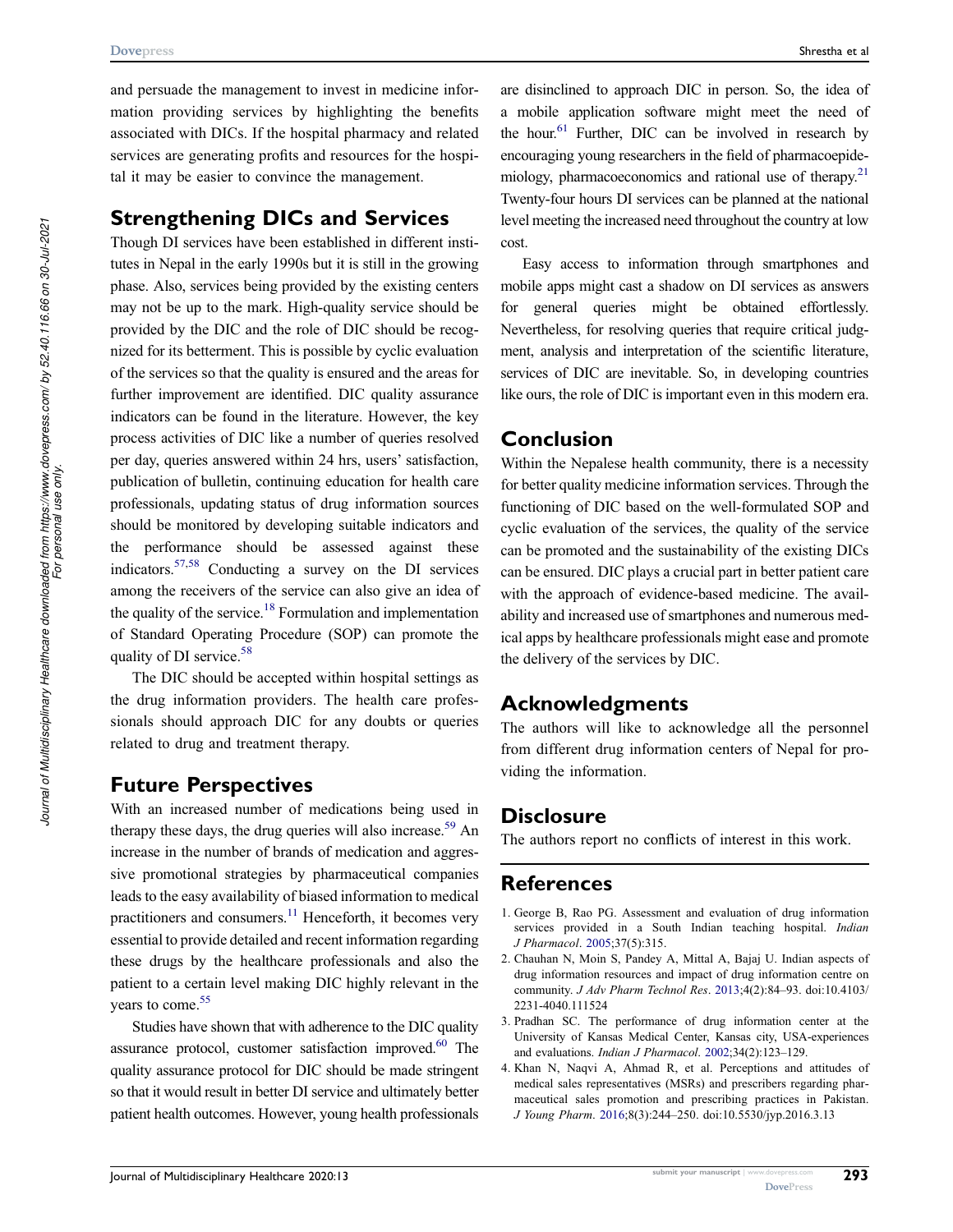- 5. Ali AA, Yusoff SM, Joffry SM, Wahab MSA. Drug information service awareness program and its impact on characteristics of inquiries at DIS unit in Malaysian public hospital. Arch Pharm Pract. 2013;4(1):9. doi:10.4103/2045-080X.111576
- 6. Chhetri AK, Palaian S, Mishra P. Drug information services in Nepal: the changing perspectives. Kathmandu Univ Med J. 2008;6(1):117–121.
- 7. World Health Organization. WHO Global Strategy for Containment of Antimicrobial Resistance. Geneva: World Health Organization; 2001.
- 8. Neill J. Tackling drug-resistant infections globally: final report and recommendations-The review on antimicrobial resistance. Accessed September 4, 2019.
- 9. Srishyla M, Nagarani M, Venkataraman B. Drug utilization of antimicrobials in the in-patient setting of a tertiary hospital. Indian J Pharmacol. 1994;26(4):282.
- 10. Shankar RP, Partha P, Shenoy NK, Easow JM, Brahmadathan KN. Prescribing patterns of antibiotics and sensitivity patterns of common microorganisms in the Internal Medicine ward of a teaching hospital in Western Nepal: a prospective study. Ann Clin Microbiol Antimicrob. 2003;2:7. doi:10.1186/1476-0711-2-7
- 11. Palaian S, Mishra P, Shankar PR, Bista D, Purwar B. Contribution of the regional drug information center towards drug safety. J Nepal Med Assoc. 2006;45(161):216–218.
- 12. Jimmy B, Jose J, Rao P. Short communication: pattern of adverse drug reaction related queries received by the drug information centre of a tertiary care teaching hospital. Pak J Pharm Sci. 2007;20(4):333–339.
- 13. Vassilev ZP, Chu AF, Ruck B, Adams EH, Marcus SM. Evaluation of adverse drug reactions reported to a poison control center between 2000 and 2007. Am J Health Syst Pharm. 2009;66(5):481–487. doi:10.2146/ajhp080267
- 14. Entezari-maleki T, Taraz M, Javadi MR, et al. A two-year utilization of the pharmacist-operated drug information center in Iran. J Res Pharm Pract. 2014;3(4):117. doi:10.4103/2279-042X.145368
- 15. Hands D, Stephens M, Brown D. A systematic review of the clinical and economic impact of drug information services on patient outcome. Pharm World Sci. 2002;24(4):132–138. doi:10.1023/ A:1019573118419
- 16. Joshi M, Shrestha B, Shrestha P, Shrestha C, Housley D, Johnson K. Drug information network of Nepal: an innovative approach to the provision of information. INRUD News. 1996;6(2):16–17.
- 17. M J, Johnson KW, Blum N, Regmi B, Khakurel B. Research-based development of consumer drug information pamphlet at Tribhuvan University Teaching Hospital in Nepal. J Nepal Med Assoc. 2003;41 (144):468–480. doi:10.31729/jnma.690
- 18. Joshi M. University hospital-based drug information service in a developing country. Eur J Clin Pharmacol. 1997;53(2):89–94. doi:10.1007/s002280050343
- 19. Mohan JP. Drug information service at teaching hospitals in developing countries. Indian J Pharmacol. 1998;30(1):1.
- 20. World Health Organization. Medicines in health care delivery, Nepal; 2015. Available from: http://www.searo.who.int/entity/medicines/ nepal2014.pdf. Accessed September 8, 2019.
- 21. Shankar PR, Mishra P, Subish P, Upadhyay DK. The drug information center at the Manipal Teaching Hospital—Going beyond drug information. Drug Inf J. 2007;41(6):761–768. doi:10.1177/009286150704100608
- 22. Department of Drug Adminstration. Available from: http://www.dda. gov.np/content/drug-bulletin-of-nepal. Accessed September 8, 2019.
- 23. Shankar PR, Palaian S, Thapa HS, Ansari M, Regmi B. Hospital pharmacy services in teaching hospitals in Nepal: challenges and the way forward. Arch Med Health Sci. 2016;4(2):212. doi:10.4103/ 2321-4848.196212
- 24. Ranjit E. Pharmacy practice in Nepal. Can J Hosp Pharm. 2016;69 (6):493–500. doi:10.4212/cjhp.v69i6.1614
- 25. Khanal S, Poudel A, Sharan K, Palaian S. Oncology pharmacy practice in a teaching hospital in Nepal. J Oncol Pharm Pract. 2010;16(2):75–79. doi:10.1177/1078155209337662
- 26. Grossman S, Zerilli T. Health and medication information resources on the World Wide Web. J Pharm Pract. 2013;26(2):85–94. doi:10.1177/0897190012474231
- 27. Shankar PR Subish P, Dubey AK. Assessing and accessing health information on the internet. J Clin Diagn. 2010;4(1):2153–2157.
- 28. World Health Organization. WHO Drug Information. Available from: https://www.who.int/medicines/publications/druginformation/en/. Accessed September 19, 2019.
- 29. HINARI. Hinari Access to Research for Health programme. Available from: https://www.who.int/hinari/en/. Accessed September 19, 2019.
- 30. MedicinesComplete. MedicinesComplete. Available from: https:// about.medicinescomplete.com/. Accessed September 19, 2019.
- 31. Mero Pharmacist. Available from: https://meropharmacist.com/ Accessed. AccessedSeptember 19, 2019.
- 32. Shrestha S, Palaian S, Shrestha B, Santosh K, Khanal S. The potential role of social media in pharmacovigilance in Nepal: glimpse from a resource-limited setting. J Clin Diagn Res. 2019;13:3.
- 33. World Bank. Climbing higher: toward a middle-income Nepal Available from: https://www.worldbank.org/en/region/sar/publication/climbinghigher-toward-a-middle-income-country. Accessed February 20, 2020.
- 34. Jahanshir A, Karimialavijeh E, Sheikh H, Vahedi M, Momeni M. Smartphones and medical applications in the emergency department daily practice. Emerg (Tehran). 2017;5(1):e14-e14.
- 35. Ventola CL. Mobile devices and apps for health care professionals: uses and benefits. *P T.* 2014;39(5):356-364.
- 36. Nepali Telecom. 2019. Available from: https://ntc.net.np/. Accessed September 19, 2019.
- 37. Watkinson-powell A, Lee A. Benefits of an electronic medical records system in rural Nepal. JNMA. 2012;52(188).
- 38. Kruse CS, Smith B, Vanderlinden H, Nealand A. Security techniques for the electronic health records. *J Med Syst.* 2017;41(8):127. doi:10.1007/s10916-017-0778-4
- 39. Grajales FJ 3rd, Sheps S, Ho K, Novak-lauscher H, Eysenbach G. Social media: a review and tutorial of applications in medicine and health care. J Med Internet Res. 2014;16(2):e13. doi:10.2196/jmir.2912
- 40. Thakur DN. Social media: opportunity or threat to public health in context of Nepal. Health Prospect. 2017;16(1):7–9. doi:10.3126/ hprospect.v16i1.17099
- 41. Bernhardt JM, Alber J, Gold RS. A social media primer for professionals: digital dos and don'ts. Health Promot Pract. 2014;15 (2):168–172. doi:10.1177/1524839913517235
- 42. George DR, Rovniak LS, Kraschnewski JL. Dangers and opportunities for social media in medicine. Clin Obstet Gynecol. 2013;56 (3):453–462. doi:10.1097/GRF.0b013e318297dc38
- 43. Iftikhar R, Abaalkhail B. Health-seeking influence reflected by online health-related messages received on social media: cross-sectional survey. J Med Internet Res. 2017;19(11):. doi:10.2196/jmir.5989.
- 44. Al Khaja KAJ, AlKhaja AK, Sequeira RP. Drug information, misinformation, and disinformation on social media: a content analysis study. J Public Health Policy. 2018;39(3):343–357. doi:10.1057/ s41271-018-0131-2
- 45. Health InSite. Available from: http://www.healthinsite.net/his/home. Accessed November 1, 2019.
- 46. Masic I, Miokovic M, Muhamedagic B. Evidence based medicine new approaches and challenges. Acta Inform Med. 2008;16(4):219–225. doi:10.5455/aim.
- 47. Sathian B. Is the science in right direction? Pitfalls of evidence based medicine in Nepal. Kathmandu Univ Med J. 2015;13(4):279–280. doi:10.3126/kumj.v13i4.16823
- 48. Hamrosi KK, Raynor DK, Aslani P. Enhancing provision of written medicine information in Australia: pharmacist, general practitioner and consumer perceptions of the barriers and facilitators. BMC Health Serv Res. 2014;14:183. doi:10.1186/1472-6963-14- 183